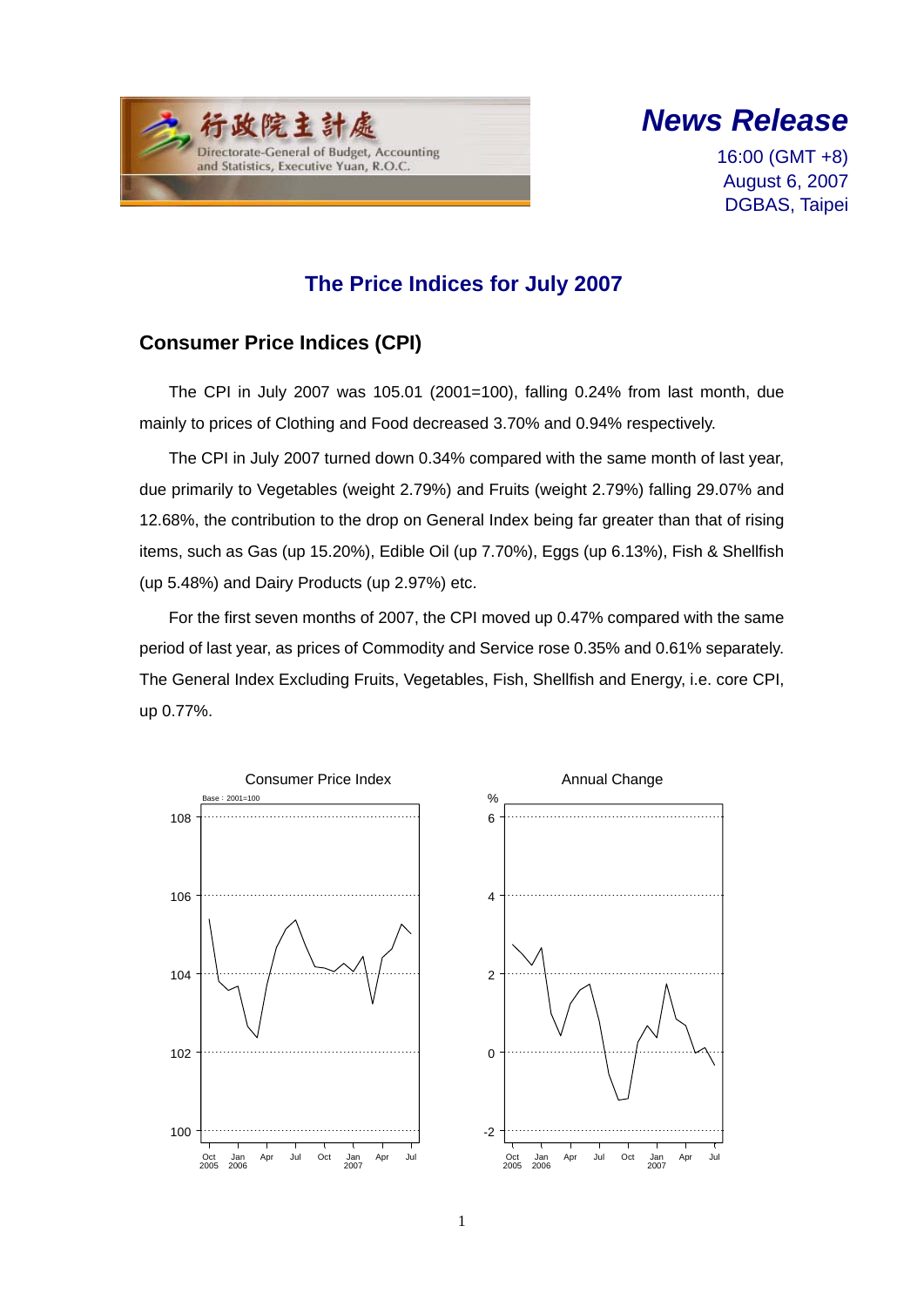#### **Wholesale Price Indices (WPI)**

The WPI in July 2007 was 124.46 (2001=100), advancing 0.10% from last month, due primarily to escalation of Crude Oil price , resulting in 5.62% and 4.30% rises of Energy Minerals and Petroleum & Coal Products prices separately, while Primary Metal Products and Chemicals prices declining 2.22% and 1.11% respectively.

The WPI in July 2007 advanced 4.02% compared with the same month of last year, due mainly to prices of Primary Metal Products, Petroleum & Coal Products and Chemicals increased 18.55%, 8.11% and 5.75% individually.

For the first seven months of 2007, the WPI went up 6.65% compared with the same period of last year, of which the Import Price Index and Export Price Index up 8.40% and 4.73% separately.



#### **Statistical Tables**

Table1 The Changes of Consumer Price Indices Table2 The Changes of Wholesale Price Indices Table3 The Changes of Import Price Indices Table4 The Changes of Export Price Indices

#### **For Further Information:**

*Statistics Database:* http://eng.stat.gov.tw/ *DGBAS* news releases on the Internet: http://eng.dgbas.gov.tw/ *Tel:* +886-2-23803449; *Fax:* +886-2-23803465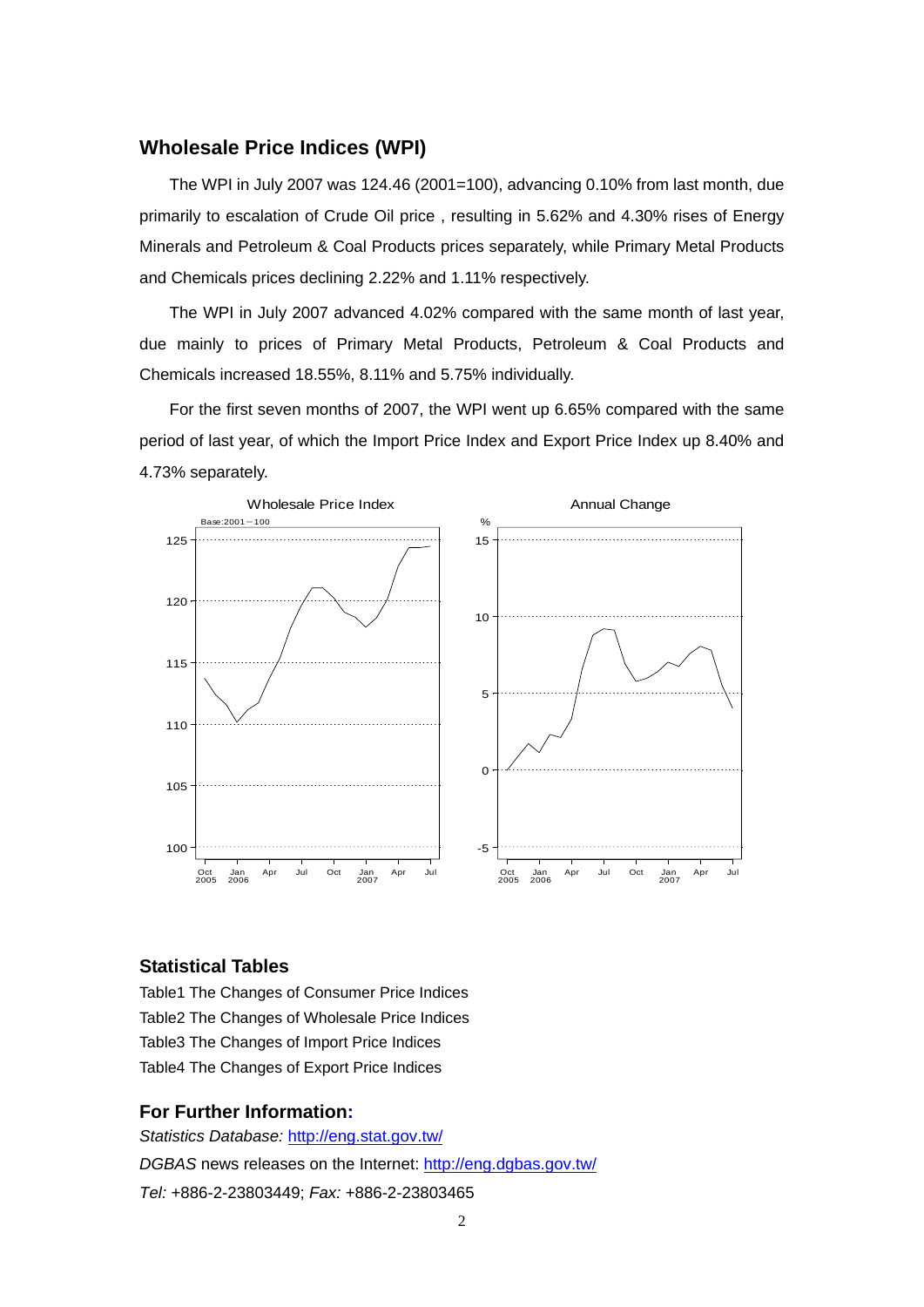| Table 1 The Changes of Consumer Price Indices |
|-----------------------------------------------|
| July 2007                                     |

|                                             | Weight   | Index of     | Compared  | Compared  | The First      |
|---------------------------------------------|----------|--------------|-----------|-----------|----------------|
|                                             | $(\%0)$  | July 2007    | with Last | with the  | Seven Months   |
| Groups                                      |          | $(2001=100)$ | Month     | Same      | of 2007        |
|                                             |          |              | $(\% )$   | Month of  | Compared with  |
|                                             |          |              |           | Last Year | the Same       |
|                                             |          |              |           | (% )      | Period of Last |
|                                             |          |              |           |           | Year $(\% )$   |
| General Index                               | 1,000.00 | 105.01       | $-0.24$   | $-0.34$   | 0.47           |
| <b>Basic Group</b>                          |          |              |           |           |                |
| 1. Food                                     | 250.54   | 109.61       | $-0.94$   | $-4.79$   | $-1.57$        |
| Meat                                        | 25.17    | 114.00       | $-1.09$   | 1.28      | $-0.26$        |
| Fish & Shellfish                            | 16.73    | 118.09       | 0.41      | 5.48      | 6.24           |
| Vegetables                                  | 27.89    | 119.80       | $-6.93$   | $-29.07$  | $-7.74$        |
| Fruits                                      | 27.94    | 96.15        | $-5.18$   | $-12.68$  | $-10.80$       |
| 2. Clothing                                 | 47.46    | 103.73       | $-3.70$   | 2.51      | 2.08           |
| Garments                                    | 32.52    | 101.65       | $-4.90$   | 3.16      | 2.16           |
| 3. Housing                                  | 307.94   | 100.23       | $-0.12$   | 1.06      | 1.03           |
| <b>Residential Rent</b>                     | 210.96   | 97.77        | 0.01      | 0.17      | 0.18           |
| Water, Electricity & Gas Supply             | 37.37    | 115.54       | 0.22      | 4.15      | 4.59           |
| 4. Transportation & Communication           | 126.25   | 105.96       | 1.20      | 0.98      | 1.19           |
| Oils                                        | 22.63    | 149.27       | 4.29      | 4.14      | 4.29           |
| <b>Communication Services</b>               | 77.27    | 98.24        | 0.31      | 0.32      | 0.40           |
| 5. Medicines & Medical Care                 | 37.37    | 120.41       | 0.32      | 5.04      | 3.04           |
| Medicines & Health Food                     | 9.19     | 128.39       | 1.23      | 21.78     | 12.55          |
| 6. Education & Entertainment                | 161.11   | 99.95        | 0.57      | 0.88      | 0.52           |
| <b>Educational Expense</b>                  | 118.75   | 100.67       | 0.25      | 0.61      | $-0.02$        |
| Entertainment Expense                       | 42.36    | 98.27        | 1.54      | 1.67      | 2.06           |
| 7. Miscellaneous                            | 69.33    | 110.99       | $-0.38$   | 1.33      | 1.92           |
| Tobacco & Betelnut                          | 19.55    | 147.18       | $-1.49$   | 2.81      | 4.30           |
| <b>Commodity and Service Groups</b>         |          |              |           |           |                |
| 1. Commodity                                | 528.52   | 108.01       | $-0.62$   | $-1.24$   | 0.35           |
| (Excluding Food)                            | 277.97   | 106.58       | $-0.33$   | 2.32      | 2.24           |
| Non-durable Consumer Goods                  | 384.36   | 112.99       | $-0.34$   | $-1.76$   | 0.29           |
| (Excluding Food)                            | 133.81   | 119.50       | 0.71      | 3.97      | 3.74           |
| Semi-durable Consumer Goods                 | 62.59    | 100.85       | $-2.94$   | 1.85      | 1.55           |
| Durable Consumer Goods                      | 81.57    | 88.74        | $-0.22$   | $-0.80$   | $-0.29$        |
| 2. Service                                  | 471.48   | 101.63       | 0.22      | 0.75      | 0.61           |
| Housing                                     | 237.03   | 97.68        | $-0.26$   | 0.28      | 0.20           |
| Transportation & Communication              | 74.10    | 98.09        | 0.30      | 0.27      | 0.36           |
| Medical Care                                | 24.69    | 121.94       | 0.00      | 0.26      | 0.45           |
| Education & Entertainment                   | 104.85   | 108.22       | 1.23      | 2.32      | 1.70           |
| Miscellaneous                               | 30.81    | 100.75       | 0.01      | 0.26      | 0.55           |
| Special Groups                              |          |              |           |           |                |
| General Index Excluding Fruits & Vegetables | 944.17   | 104.91       | 0.14      | 1.44      | 1.15           |
| General Index Excluding Food                | 749.46   | 103.47       | 0.00      | 1.34      | 1.22           |
| General Index Excluding Fruits, Vegetables, | 873.10   | 103.02       | $-0.02$   | 1.11      | 0.77           |
| Fish, Shellfish & Energy                    |          |              |           |           |                |

Note :Due to late reports and corrections by respondents all data are subject to revision 3 months after original publication.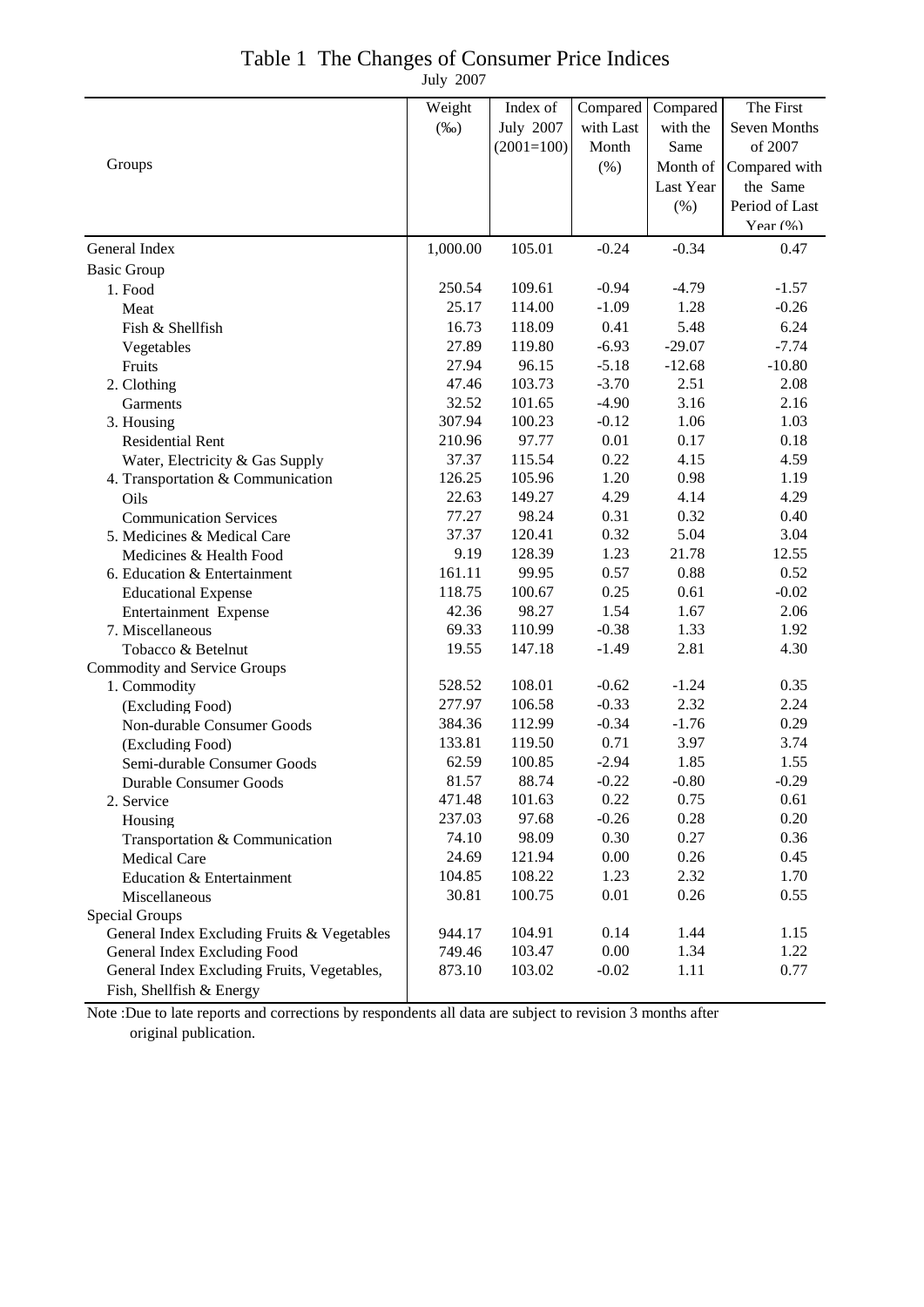# Table 2 The Changes of Wholesale Price Indices

July 2007

| 2007<br>with the<br>Months of 2007<br>$(\%0)$<br>with Last<br>Same Month   Compared with<br>$(2001=100)$<br>Month<br>the Same<br>(% )<br>of Last Year<br>Period of Last<br>$(\% )$<br>Year $(\%)$<br>1,000.00<br>124.46<br>0.10<br>4.02<br>6.65<br>General Index<br>360.47<br>131.84<br>$-0.07$<br>3.84<br>6.50<br>General Index Excluding Import & Export<br>8.40<br>310.71<br>139.93<br>0.94<br>5.87<br>Import<br>328.82<br>101.82<br>$-0.71$<br>1.99<br>4.73<br>Export<br><b>Basic Group</b><br>1. Agriculture, Forestry, Livestock & Fishery<br>39.30<br>119.49<br>$-0.20$<br>$-1.04$<br>1.50<br>19.89<br>112.91<br>$-4.57$<br>$-3.83$<br>2.84<br>(1) Farm Products<br>0.51<br>181.13<br>$-1.70$<br>21.98<br>11.18<br>(2) Forest Products<br>9.66<br>132.40<br>4.62<br>4.76<br>$-1.56$<br>(3) Livestock & Poultry<br>9.24<br>115.07<br>4.10<br>$-2.50$<br>0.60<br>(4) Aquatic Products<br>37.73<br>268.42<br>6.28<br>4.10<br>4.66<br>2. Minerals Products<br>30.16<br>275.73<br>5.62<br>5.02<br>1.65<br>(1) Energy Minerals<br>3.71<br>243.36<br>1.29<br>19.88<br>16.45<br>(2) Sand, Gravel & Crushed Stone<br>3. Manufacturing Products<br>889.18<br>118.72<br>$-0.30$<br>4.10<br>7.10<br>38.61<br>124.08<br>$-0.08$<br>5.69<br>5.39<br>$(1)$ Food & Beverages<br>4.66<br>150.34<br>0.27<br>1.75<br>4.21<br>$(2)$ Tobaccos<br>37.11<br>108.61<br>$-0.15$<br>3.92<br>4.88<br>(3) Textile Products<br>12.22<br>90.09<br>$-0.30$<br>$-0.11$<br>1.49<br>(4) Ready-made Apparel & Accessories<br>8.47<br>108.59<br>$-0.02$<br>4.50<br>6.87<br>(5) Hides, Skins, Leather & Related Products<br>3.56<br>115.87<br>$-0.16$<br>4.31<br>7.02<br>(6) Lumber & Wood Products<br>8.76<br>111.25<br>0.32<br>0.92<br>2.31<br>(7) Furniture & Fixture<br>0.17<br>5.87<br>111.23<br>5.71<br>(8) Pulp, Paper, Paper Products & Printed<br>21.45<br>63.87<br>194.68<br>$-1.11$<br>5.75<br>12.62<br>(9)Chemicals<br>99.07<br>30.02<br>0.02<br>1.73<br>2.46<br>(10)Chemical Products<br>41.01<br>202.57<br>4.30<br>8.11<br>7.98<br>(11) Petroleum & Coal Products<br>31.42<br>113.93<br>0.31<br>2.52<br>3.31<br>(12) Rubber & Plastic Products<br>14.80<br>0.29<br>5.42<br>122.79<br>4.37<br>(13) Nonmetallic Mineral Products<br>57.25<br>264.02<br>$-2.22$<br>18.55<br>29.98<br>(14) Primary Metal Products<br>30.52<br>142.06<br>$-0.74$<br>6.93<br>11.90<br>(15) Metal Products<br>60.94<br>100.15<br>0.15<br>0.35<br>1.56<br>(16)Machinery<br>$-0.53$<br>$-4.85$<br>60.63<br>$-4.29$<br>129.17<br>(17) Computer, Communication Eq., Audio &<br>Video Equipment<br>$-4.07$<br>176.39<br>72.21<br>$-0.77$<br>(18) Electronic Components & Accessories<br>$-1.30$<br>41.65<br>130.51<br>$-0.33$<br>2.38<br>7.25<br>(19) Electrical Equipments & Apparatus<br>45.15<br>98.94<br>0.10<br>0.16<br>1.32<br>(20) Transportation Equipment & Parts<br>19.24<br>96.97<br>$-0.28$<br>0.97<br>2.56<br>(21) Precision Instruments<br>12.91<br>107.45<br>$-0.56$<br>1.56<br>3.31<br>(22) Miscellaneous Products<br>4. Water Supply, Electricity & Gas<br>33.79<br>0.12<br>2.45<br>7.20<br>117.55<br>By Stage of Processing<br>61.00<br>220.56<br>3.76<br>8.04<br>1.Raw Materials<br>6.27<br>413.28<br>138.85<br>$-0.17$<br>6.08<br>10.28<br>2. Intermediate Materials<br>196.90<br>$-0.13$<br>$-0.76$<br>100.98<br>0.64<br>3. Finished Goods<br>68.55<br>90.88<br>$-0.10$<br>$-0.71$<br>0.37<br>(1) Capital Goods<br>128.35<br>106.15<br>$-0.13$<br>$-0.77$<br>0.75<br>(2) Consumer Goods<br>Special Groups<br>135.44<br>0.41<br>671.18<br>4.79<br>7.39<br>General Index Excluding Exports<br>689.29<br>$-0.35$<br>3.07<br>General Index Excluding Imports<br>117.74<br>5.77<br>211.51<br>110.09<br>$-0.01$<br>3.26<br>4.22<br>Non Heavy Chemical Industrial Products<br>677.67<br>121.45<br>$-0.39$<br>4.35<br>7.98<br><b>Heavy Chemical Industrial Products</b> | Groups | Weight | Index of July | Compared | Compared | The First Seven |
|------------------------------------------------------------------------------------------------------------------------------------------------------------------------------------------------------------------------------------------------------------------------------------------------------------------------------------------------------------------------------------------------------------------------------------------------------------------------------------------------------------------------------------------------------------------------------------------------------------------------------------------------------------------------------------------------------------------------------------------------------------------------------------------------------------------------------------------------------------------------------------------------------------------------------------------------------------------------------------------------------------------------------------------------------------------------------------------------------------------------------------------------------------------------------------------------------------------------------------------------------------------------------------------------------------------------------------------------------------------------------------------------------------------------------------------------------------------------------------------------------------------------------------------------------------------------------------------------------------------------------------------------------------------------------------------------------------------------------------------------------------------------------------------------------------------------------------------------------------------------------------------------------------------------------------------------------------------------------------------------------------------------------------------------------------------------------------------------------------------------------------------------------------------------------------------------------------------------------------------------------------------------------------------------------------------------------------------------------------------------------------------------------------------------------------------------------------------------------------------------------------------------------------------------------------------------------------------------------------------------------------------------------------------------------------------------------------------------------------------------------------------------------------------------------------------------------------------------------------------------------------------------------------------------------------------------------------------------------------------------------------------------------------------------------------------------------------------------------------------------------------------------------------------------------------------------------------------------------------------------------------------------------------------------------------------------------------------------------------------------------------------------------------------------------------------------------------------------------------------------------------------------------------------------------------------------------------------------------------------------------------------------------------------------------------------------------------------------------------------------------------------------------------------------------------------------------------------|--------|--------|---------------|----------|----------|-----------------|
|                                                                                                                                                                                                                                                                                                                                                                                                                                                                                                                                                                                                                                                                                                                                                                                                                                                                                                                                                                                                                                                                                                                                                                                                                                                                                                                                                                                                                                                                                                                                                                                                                                                                                                                                                                                                                                                                                                                                                                                                                                                                                                                                                                                                                                                                                                                                                                                                                                                                                                                                                                                                                                                                                                                                                                                                                                                                                                                                                                                                                                                                                                                                                                                                                                                                                                                                                                                                                                                                                                                                                                                                                                                                                                                                                                                                                                          |        |        |               |          |          |                 |
|                                                                                                                                                                                                                                                                                                                                                                                                                                                                                                                                                                                                                                                                                                                                                                                                                                                                                                                                                                                                                                                                                                                                                                                                                                                                                                                                                                                                                                                                                                                                                                                                                                                                                                                                                                                                                                                                                                                                                                                                                                                                                                                                                                                                                                                                                                                                                                                                                                                                                                                                                                                                                                                                                                                                                                                                                                                                                                                                                                                                                                                                                                                                                                                                                                                                                                                                                                                                                                                                                                                                                                                                                                                                                                                                                                                                                                          |        |        |               |          |          |                 |
|                                                                                                                                                                                                                                                                                                                                                                                                                                                                                                                                                                                                                                                                                                                                                                                                                                                                                                                                                                                                                                                                                                                                                                                                                                                                                                                                                                                                                                                                                                                                                                                                                                                                                                                                                                                                                                                                                                                                                                                                                                                                                                                                                                                                                                                                                                                                                                                                                                                                                                                                                                                                                                                                                                                                                                                                                                                                                                                                                                                                                                                                                                                                                                                                                                                                                                                                                                                                                                                                                                                                                                                                                                                                                                                                                                                                                                          |        |        |               |          |          |                 |
|                                                                                                                                                                                                                                                                                                                                                                                                                                                                                                                                                                                                                                                                                                                                                                                                                                                                                                                                                                                                                                                                                                                                                                                                                                                                                                                                                                                                                                                                                                                                                                                                                                                                                                                                                                                                                                                                                                                                                                                                                                                                                                                                                                                                                                                                                                                                                                                                                                                                                                                                                                                                                                                                                                                                                                                                                                                                                                                                                                                                                                                                                                                                                                                                                                                                                                                                                                                                                                                                                                                                                                                                                                                                                                                                                                                                                                          |        |        |               |          |          |                 |
|                                                                                                                                                                                                                                                                                                                                                                                                                                                                                                                                                                                                                                                                                                                                                                                                                                                                                                                                                                                                                                                                                                                                                                                                                                                                                                                                                                                                                                                                                                                                                                                                                                                                                                                                                                                                                                                                                                                                                                                                                                                                                                                                                                                                                                                                                                                                                                                                                                                                                                                                                                                                                                                                                                                                                                                                                                                                                                                                                                                                                                                                                                                                                                                                                                                                                                                                                                                                                                                                                                                                                                                                                                                                                                                                                                                                                                          |        |        |               |          |          |                 |
|                                                                                                                                                                                                                                                                                                                                                                                                                                                                                                                                                                                                                                                                                                                                                                                                                                                                                                                                                                                                                                                                                                                                                                                                                                                                                                                                                                                                                                                                                                                                                                                                                                                                                                                                                                                                                                                                                                                                                                                                                                                                                                                                                                                                                                                                                                                                                                                                                                                                                                                                                                                                                                                                                                                                                                                                                                                                                                                                                                                                                                                                                                                                                                                                                                                                                                                                                                                                                                                                                                                                                                                                                                                                                                                                                                                                                                          |        |        |               |          |          |                 |
|                                                                                                                                                                                                                                                                                                                                                                                                                                                                                                                                                                                                                                                                                                                                                                                                                                                                                                                                                                                                                                                                                                                                                                                                                                                                                                                                                                                                                                                                                                                                                                                                                                                                                                                                                                                                                                                                                                                                                                                                                                                                                                                                                                                                                                                                                                                                                                                                                                                                                                                                                                                                                                                                                                                                                                                                                                                                                                                                                                                                                                                                                                                                                                                                                                                                                                                                                                                                                                                                                                                                                                                                                                                                                                                                                                                                                                          |        |        |               |          |          |                 |
|                                                                                                                                                                                                                                                                                                                                                                                                                                                                                                                                                                                                                                                                                                                                                                                                                                                                                                                                                                                                                                                                                                                                                                                                                                                                                                                                                                                                                                                                                                                                                                                                                                                                                                                                                                                                                                                                                                                                                                                                                                                                                                                                                                                                                                                                                                                                                                                                                                                                                                                                                                                                                                                                                                                                                                                                                                                                                                                                                                                                                                                                                                                                                                                                                                                                                                                                                                                                                                                                                                                                                                                                                                                                                                                                                                                                                                          |        |        |               |          |          |                 |
|                                                                                                                                                                                                                                                                                                                                                                                                                                                                                                                                                                                                                                                                                                                                                                                                                                                                                                                                                                                                                                                                                                                                                                                                                                                                                                                                                                                                                                                                                                                                                                                                                                                                                                                                                                                                                                                                                                                                                                                                                                                                                                                                                                                                                                                                                                                                                                                                                                                                                                                                                                                                                                                                                                                                                                                                                                                                                                                                                                                                                                                                                                                                                                                                                                                                                                                                                                                                                                                                                                                                                                                                                                                                                                                                                                                                                                          |        |        |               |          |          |                 |
|                                                                                                                                                                                                                                                                                                                                                                                                                                                                                                                                                                                                                                                                                                                                                                                                                                                                                                                                                                                                                                                                                                                                                                                                                                                                                                                                                                                                                                                                                                                                                                                                                                                                                                                                                                                                                                                                                                                                                                                                                                                                                                                                                                                                                                                                                                                                                                                                                                                                                                                                                                                                                                                                                                                                                                                                                                                                                                                                                                                                                                                                                                                                                                                                                                                                                                                                                                                                                                                                                                                                                                                                                                                                                                                                                                                                                                          |        |        |               |          |          |                 |
|                                                                                                                                                                                                                                                                                                                                                                                                                                                                                                                                                                                                                                                                                                                                                                                                                                                                                                                                                                                                                                                                                                                                                                                                                                                                                                                                                                                                                                                                                                                                                                                                                                                                                                                                                                                                                                                                                                                                                                                                                                                                                                                                                                                                                                                                                                                                                                                                                                                                                                                                                                                                                                                                                                                                                                                                                                                                                                                                                                                                                                                                                                                                                                                                                                                                                                                                                                                                                                                                                                                                                                                                                                                                                                                                                                                                                                          |        |        |               |          |          |                 |
|                                                                                                                                                                                                                                                                                                                                                                                                                                                                                                                                                                                                                                                                                                                                                                                                                                                                                                                                                                                                                                                                                                                                                                                                                                                                                                                                                                                                                                                                                                                                                                                                                                                                                                                                                                                                                                                                                                                                                                                                                                                                                                                                                                                                                                                                                                                                                                                                                                                                                                                                                                                                                                                                                                                                                                                                                                                                                                                                                                                                                                                                                                                                                                                                                                                                                                                                                                                                                                                                                                                                                                                                                                                                                                                                                                                                                                          |        |        |               |          |          |                 |
|                                                                                                                                                                                                                                                                                                                                                                                                                                                                                                                                                                                                                                                                                                                                                                                                                                                                                                                                                                                                                                                                                                                                                                                                                                                                                                                                                                                                                                                                                                                                                                                                                                                                                                                                                                                                                                                                                                                                                                                                                                                                                                                                                                                                                                                                                                                                                                                                                                                                                                                                                                                                                                                                                                                                                                                                                                                                                                                                                                                                                                                                                                                                                                                                                                                                                                                                                                                                                                                                                                                                                                                                                                                                                                                                                                                                                                          |        |        |               |          |          |                 |
|                                                                                                                                                                                                                                                                                                                                                                                                                                                                                                                                                                                                                                                                                                                                                                                                                                                                                                                                                                                                                                                                                                                                                                                                                                                                                                                                                                                                                                                                                                                                                                                                                                                                                                                                                                                                                                                                                                                                                                                                                                                                                                                                                                                                                                                                                                                                                                                                                                                                                                                                                                                                                                                                                                                                                                                                                                                                                                                                                                                                                                                                                                                                                                                                                                                                                                                                                                                                                                                                                                                                                                                                                                                                                                                                                                                                                                          |        |        |               |          |          |                 |
|                                                                                                                                                                                                                                                                                                                                                                                                                                                                                                                                                                                                                                                                                                                                                                                                                                                                                                                                                                                                                                                                                                                                                                                                                                                                                                                                                                                                                                                                                                                                                                                                                                                                                                                                                                                                                                                                                                                                                                                                                                                                                                                                                                                                                                                                                                                                                                                                                                                                                                                                                                                                                                                                                                                                                                                                                                                                                                                                                                                                                                                                                                                                                                                                                                                                                                                                                                                                                                                                                                                                                                                                                                                                                                                                                                                                                                          |        |        |               |          |          |                 |
|                                                                                                                                                                                                                                                                                                                                                                                                                                                                                                                                                                                                                                                                                                                                                                                                                                                                                                                                                                                                                                                                                                                                                                                                                                                                                                                                                                                                                                                                                                                                                                                                                                                                                                                                                                                                                                                                                                                                                                                                                                                                                                                                                                                                                                                                                                                                                                                                                                                                                                                                                                                                                                                                                                                                                                                                                                                                                                                                                                                                                                                                                                                                                                                                                                                                                                                                                                                                                                                                                                                                                                                                                                                                                                                                                                                                                                          |        |        |               |          |          |                 |
|                                                                                                                                                                                                                                                                                                                                                                                                                                                                                                                                                                                                                                                                                                                                                                                                                                                                                                                                                                                                                                                                                                                                                                                                                                                                                                                                                                                                                                                                                                                                                                                                                                                                                                                                                                                                                                                                                                                                                                                                                                                                                                                                                                                                                                                                                                                                                                                                                                                                                                                                                                                                                                                                                                                                                                                                                                                                                                                                                                                                                                                                                                                                                                                                                                                                                                                                                                                                                                                                                                                                                                                                                                                                                                                                                                                                                                          |        |        |               |          |          |                 |
|                                                                                                                                                                                                                                                                                                                                                                                                                                                                                                                                                                                                                                                                                                                                                                                                                                                                                                                                                                                                                                                                                                                                                                                                                                                                                                                                                                                                                                                                                                                                                                                                                                                                                                                                                                                                                                                                                                                                                                                                                                                                                                                                                                                                                                                                                                                                                                                                                                                                                                                                                                                                                                                                                                                                                                                                                                                                                                                                                                                                                                                                                                                                                                                                                                                                                                                                                                                                                                                                                                                                                                                                                                                                                                                                                                                                                                          |        |        |               |          |          |                 |
|                                                                                                                                                                                                                                                                                                                                                                                                                                                                                                                                                                                                                                                                                                                                                                                                                                                                                                                                                                                                                                                                                                                                                                                                                                                                                                                                                                                                                                                                                                                                                                                                                                                                                                                                                                                                                                                                                                                                                                                                                                                                                                                                                                                                                                                                                                                                                                                                                                                                                                                                                                                                                                                                                                                                                                                                                                                                                                                                                                                                                                                                                                                                                                                                                                                                                                                                                                                                                                                                                                                                                                                                                                                                                                                                                                                                                                          |        |        |               |          |          |                 |
|                                                                                                                                                                                                                                                                                                                                                                                                                                                                                                                                                                                                                                                                                                                                                                                                                                                                                                                                                                                                                                                                                                                                                                                                                                                                                                                                                                                                                                                                                                                                                                                                                                                                                                                                                                                                                                                                                                                                                                                                                                                                                                                                                                                                                                                                                                                                                                                                                                                                                                                                                                                                                                                                                                                                                                                                                                                                                                                                                                                                                                                                                                                                                                                                                                                                                                                                                                                                                                                                                                                                                                                                                                                                                                                                                                                                                                          |        |        |               |          |          |                 |
|                                                                                                                                                                                                                                                                                                                                                                                                                                                                                                                                                                                                                                                                                                                                                                                                                                                                                                                                                                                                                                                                                                                                                                                                                                                                                                                                                                                                                                                                                                                                                                                                                                                                                                                                                                                                                                                                                                                                                                                                                                                                                                                                                                                                                                                                                                                                                                                                                                                                                                                                                                                                                                                                                                                                                                                                                                                                                                                                                                                                                                                                                                                                                                                                                                                                                                                                                                                                                                                                                                                                                                                                                                                                                                                                                                                                                                          |        |        |               |          |          |                 |
|                                                                                                                                                                                                                                                                                                                                                                                                                                                                                                                                                                                                                                                                                                                                                                                                                                                                                                                                                                                                                                                                                                                                                                                                                                                                                                                                                                                                                                                                                                                                                                                                                                                                                                                                                                                                                                                                                                                                                                                                                                                                                                                                                                                                                                                                                                                                                                                                                                                                                                                                                                                                                                                                                                                                                                                                                                                                                                                                                                                                                                                                                                                                                                                                                                                                                                                                                                                                                                                                                                                                                                                                                                                                                                                                                                                                                                          |        |        |               |          |          |                 |
|                                                                                                                                                                                                                                                                                                                                                                                                                                                                                                                                                                                                                                                                                                                                                                                                                                                                                                                                                                                                                                                                                                                                                                                                                                                                                                                                                                                                                                                                                                                                                                                                                                                                                                                                                                                                                                                                                                                                                                                                                                                                                                                                                                                                                                                                                                                                                                                                                                                                                                                                                                                                                                                                                                                                                                                                                                                                                                                                                                                                                                                                                                                                                                                                                                                                                                                                                                                                                                                                                                                                                                                                                                                                                                                                                                                                                                          |        |        |               |          |          |                 |
|                                                                                                                                                                                                                                                                                                                                                                                                                                                                                                                                                                                                                                                                                                                                                                                                                                                                                                                                                                                                                                                                                                                                                                                                                                                                                                                                                                                                                                                                                                                                                                                                                                                                                                                                                                                                                                                                                                                                                                                                                                                                                                                                                                                                                                                                                                                                                                                                                                                                                                                                                                                                                                                                                                                                                                                                                                                                                                                                                                                                                                                                                                                                                                                                                                                                                                                                                                                                                                                                                                                                                                                                                                                                                                                                                                                                                                          |        |        |               |          |          |                 |
|                                                                                                                                                                                                                                                                                                                                                                                                                                                                                                                                                                                                                                                                                                                                                                                                                                                                                                                                                                                                                                                                                                                                                                                                                                                                                                                                                                                                                                                                                                                                                                                                                                                                                                                                                                                                                                                                                                                                                                                                                                                                                                                                                                                                                                                                                                                                                                                                                                                                                                                                                                                                                                                                                                                                                                                                                                                                                                                                                                                                                                                                                                                                                                                                                                                                                                                                                                                                                                                                                                                                                                                                                                                                                                                                                                                                                                          |        |        |               |          |          |                 |
|                                                                                                                                                                                                                                                                                                                                                                                                                                                                                                                                                                                                                                                                                                                                                                                                                                                                                                                                                                                                                                                                                                                                                                                                                                                                                                                                                                                                                                                                                                                                                                                                                                                                                                                                                                                                                                                                                                                                                                                                                                                                                                                                                                                                                                                                                                                                                                                                                                                                                                                                                                                                                                                                                                                                                                                                                                                                                                                                                                                                                                                                                                                                                                                                                                                                                                                                                                                                                                                                                                                                                                                                                                                                                                                                                                                                                                          |        |        |               |          |          |                 |
|                                                                                                                                                                                                                                                                                                                                                                                                                                                                                                                                                                                                                                                                                                                                                                                                                                                                                                                                                                                                                                                                                                                                                                                                                                                                                                                                                                                                                                                                                                                                                                                                                                                                                                                                                                                                                                                                                                                                                                                                                                                                                                                                                                                                                                                                                                                                                                                                                                                                                                                                                                                                                                                                                                                                                                                                                                                                                                                                                                                                                                                                                                                                                                                                                                                                                                                                                                                                                                                                                                                                                                                                                                                                                                                                                                                                                                          |        |        |               |          |          |                 |
|                                                                                                                                                                                                                                                                                                                                                                                                                                                                                                                                                                                                                                                                                                                                                                                                                                                                                                                                                                                                                                                                                                                                                                                                                                                                                                                                                                                                                                                                                                                                                                                                                                                                                                                                                                                                                                                                                                                                                                                                                                                                                                                                                                                                                                                                                                                                                                                                                                                                                                                                                                                                                                                                                                                                                                                                                                                                                                                                                                                                                                                                                                                                                                                                                                                                                                                                                                                                                                                                                                                                                                                                                                                                                                                                                                                                                                          |        |        |               |          |          |                 |
|                                                                                                                                                                                                                                                                                                                                                                                                                                                                                                                                                                                                                                                                                                                                                                                                                                                                                                                                                                                                                                                                                                                                                                                                                                                                                                                                                                                                                                                                                                                                                                                                                                                                                                                                                                                                                                                                                                                                                                                                                                                                                                                                                                                                                                                                                                                                                                                                                                                                                                                                                                                                                                                                                                                                                                                                                                                                                                                                                                                                                                                                                                                                                                                                                                                                                                                                                                                                                                                                                                                                                                                                                                                                                                                                                                                                                                          |        |        |               |          |          |                 |
|                                                                                                                                                                                                                                                                                                                                                                                                                                                                                                                                                                                                                                                                                                                                                                                                                                                                                                                                                                                                                                                                                                                                                                                                                                                                                                                                                                                                                                                                                                                                                                                                                                                                                                                                                                                                                                                                                                                                                                                                                                                                                                                                                                                                                                                                                                                                                                                                                                                                                                                                                                                                                                                                                                                                                                                                                                                                                                                                                                                                                                                                                                                                                                                                                                                                                                                                                                                                                                                                                                                                                                                                                                                                                                                                                                                                                                          |        |        |               |          |          |                 |
|                                                                                                                                                                                                                                                                                                                                                                                                                                                                                                                                                                                                                                                                                                                                                                                                                                                                                                                                                                                                                                                                                                                                                                                                                                                                                                                                                                                                                                                                                                                                                                                                                                                                                                                                                                                                                                                                                                                                                                                                                                                                                                                                                                                                                                                                                                                                                                                                                                                                                                                                                                                                                                                                                                                                                                                                                                                                                                                                                                                                                                                                                                                                                                                                                                                                                                                                                                                                                                                                                                                                                                                                                                                                                                                                                                                                                                          |        |        |               |          |          |                 |
|                                                                                                                                                                                                                                                                                                                                                                                                                                                                                                                                                                                                                                                                                                                                                                                                                                                                                                                                                                                                                                                                                                                                                                                                                                                                                                                                                                                                                                                                                                                                                                                                                                                                                                                                                                                                                                                                                                                                                                                                                                                                                                                                                                                                                                                                                                                                                                                                                                                                                                                                                                                                                                                                                                                                                                                                                                                                                                                                                                                                                                                                                                                                                                                                                                                                                                                                                                                                                                                                                                                                                                                                                                                                                                                                                                                                                                          |        |        |               |          |          |                 |
|                                                                                                                                                                                                                                                                                                                                                                                                                                                                                                                                                                                                                                                                                                                                                                                                                                                                                                                                                                                                                                                                                                                                                                                                                                                                                                                                                                                                                                                                                                                                                                                                                                                                                                                                                                                                                                                                                                                                                                                                                                                                                                                                                                                                                                                                                                                                                                                                                                                                                                                                                                                                                                                                                                                                                                                                                                                                                                                                                                                                                                                                                                                                                                                                                                                                                                                                                                                                                                                                                                                                                                                                                                                                                                                                                                                                                                          |        |        |               |          |          |                 |
|                                                                                                                                                                                                                                                                                                                                                                                                                                                                                                                                                                                                                                                                                                                                                                                                                                                                                                                                                                                                                                                                                                                                                                                                                                                                                                                                                                                                                                                                                                                                                                                                                                                                                                                                                                                                                                                                                                                                                                                                                                                                                                                                                                                                                                                                                                                                                                                                                                                                                                                                                                                                                                                                                                                                                                                                                                                                                                                                                                                                                                                                                                                                                                                                                                                                                                                                                                                                                                                                                                                                                                                                                                                                                                                                                                                                                                          |        |        |               |          |          |                 |
|                                                                                                                                                                                                                                                                                                                                                                                                                                                                                                                                                                                                                                                                                                                                                                                                                                                                                                                                                                                                                                                                                                                                                                                                                                                                                                                                                                                                                                                                                                                                                                                                                                                                                                                                                                                                                                                                                                                                                                                                                                                                                                                                                                                                                                                                                                                                                                                                                                                                                                                                                                                                                                                                                                                                                                                                                                                                                                                                                                                                                                                                                                                                                                                                                                                                                                                                                                                                                                                                                                                                                                                                                                                                                                                                                                                                                                          |        |        |               |          |          |                 |
|                                                                                                                                                                                                                                                                                                                                                                                                                                                                                                                                                                                                                                                                                                                                                                                                                                                                                                                                                                                                                                                                                                                                                                                                                                                                                                                                                                                                                                                                                                                                                                                                                                                                                                                                                                                                                                                                                                                                                                                                                                                                                                                                                                                                                                                                                                                                                                                                                                                                                                                                                                                                                                                                                                                                                                                                                                                                                                                                                                                                                                                                                                                                                                                                                                                                                                                                                                                                                                                                                                                                                                                                                                                                                                                                                                                                                                          |        |        |               |          |          |                 |
|                                                                                                                                                                                                                                                                                                                                                                                                                                                                                                                                                                                                                                                                                                                                                                                                                                                                                                                                                                                                                                                                                                                                                                                                                                                                                                                                                                                                                                                                                                                                                                                                                                                                                                                                                                                                                                                                                                                                                                                                                                                                                                                                                                                                                                                                                                                                                                                                                                                                                                                                                                                                                                                                                                                                                                                                                                                                                                                                                                                                                                                                                                                                                                                                                                                                                                                                                                                                                                                                                                                                                                                                                                                                                                                                                                                                                                          |        |        |               |          |          |                 |
|                                                                                                                                                                                                                                                                                                                                                                                                                                                                                                                                                                                                                                                                                                                                                                                                                                                                                                                                                                                                                                                                                                                                                                                                                                                                                                                                                                                                                                                                                                                                                                                                                                                                                                                                                                                                                                                                                                                                                                                                                                                                                                                                                                                                                                                                                                                                                                                                                                                                                                                                                                                                                                                                                                                                                                                                                                                                                                                                                                                                                                                                                                                                                                                                                                                                                                                                                                                                                                                                                                                                                                                                                                                                                                                                                                                                                                          |        |        |               |          |          |                 |
|                                                                                                                                                                                                                                                                                                                                                                                                                                                                                                                                                                                                                                                                                                                                                                                                                                                                                                                                                                                                                                                                                                                                                                                                                                                                                                                                                                                                                                                                                                                                                                                                                                                                                                                                                                                                                                                                                                                                                                                                                                                                                                                                                                                                                                                                                                                                                                                                                                                                                                                                                                                                                                                                                                                                                                                                                                                                                                                                                                                                                                                                                                                                                                                                                                                                                                                                                                                                                                                                                                                                                                                                                                                                                                                                                                                                                                          |        |        |               |          |          |                 |
|                                                                                                                                                                                                                                                                                                                                                                                                                                                                                                                                                                                                                                                                                                                                                                                                                                                                                                                                                                                                                                                                                                                                                                                                                                                                                                                                                                                                                                                                                                                                                                                                                                                                                                                                                                                                                                                                                                                                                                                                                                                                                                                                                                                                                                                                                                                                                                                                                                                                                                                                                                                                                                                                                                                                                                                                                                                                                                                                                                                                                                                                                                                                                                                                                                                                                                                                                                                                                                                                                                                                                                                                                                                                                                                                                                                                                                          |        |        |               |          |          |                 |
|                                                                                                                                                                                                                                                                                                                                                                                                                                                                                                                                                                                                                                                                                                                                                                                                                                                                                                                                                                                                                                                                                                                                                                                                                                                                                                                                                                                                                                                                                                                                                                                                                                                                                                                                                                                                                                                                                                                                                                                                                                                                                                                                                                                                                                                                                                                                                                                                                                                                                                                                                                                                                                                                                                                                                                                                                                                                                                                                                                                                                                                                                                                                                                                                                                                                                                                                                                                                                                                                                                                                                                                                                                                                                                                                                                                                                                          |        |        |               |          |          |                 |
|                                                                                                                                                                                                                                                                                                                                                                                                                                                                                                                                                                                                                                                                                                                                                                                                                                                                                                                                                                                                                                                                                                                                                                                                                                                                                                                                                                                                                                                                                                                                                                                                                                                                                                                                                                                                                                                                                                                                                                                                                                                                                                                                                                                                                                                                                                                                                                                                                                                                                                                                                                                                                                                                                                                                                                                                                                                                                                                                                                                                                                                                                                                                                                                                                                                                                                                                                                                                                                                                                                                                                                                                                                                                                                                                                                                                                                          |        |        |               |          |          |                 |
|                                                                                                                                                                                                                                                                                                                                                                                                                                                                                                                                                                                                                                                                                                                                                                                                                                                                                                                                                                                                                                                                                                                                                                                                                                                                                                                                                                                                                                                                                                                                                                                                                                                                                                                                                                                                                                                                                                                                                                                                                                                                                                                                                                                                                                                                                                                                                                                                                                                                                                                                                                                                                                                                                                                                                                                                                                                                                                                                                                                                                                                                                                                                                                                                                                                                                                                                                                                                                                                                                                                                                                                                                                                                                                                                                                                                                                          |        |        |               |          |          |                 |
|                                                                                                                                                                                                                                                                                                                                                                                                                                                                                                                                                                                                                                                                                                                                                                                                                                                                                                                                                                                                                                                                                                                                                                                                                                                                                                                                                                                                                                                                                                                                                                                                                                                                                                                                                                                                                                                                                                                                                                                                                                                                                                                                                                                                                                                                                                                                                                                                                                                                                                                                                                                                                                                                                                                                                                                                                                                                                                                                                                                                                                                                                                                                                                                                                                                                                                                                                                                                                                                                                                                                                                                                                                                                                                                                                                                                                                          |        |        |               |          |          |                 |
|                                                                                                                                                                                                                                                                                                                                                                                                                                                                                                                                                                                                                                                                                                                                                                                                                                                                                                                                                                                                                                                                                                                                                                                                                                                                                                                                                                                                                                                                                                                                                                                                                                                                                                                                                                                                                                                                                                                                                                                                                                                                                                                                                                                                                                                                                                                                                                                                                                                                                                                                                                                                                                                                                                                                                                                                                                                                                                                                                                                                                                                                                                                                                                                                                                                                                                                                                                                                                                                                                                                                                                                                                                                                                                                                                                                                                                          |        |        |               |          |          |                 |
|                                                                                                                                                                                                                                                                                                                                                                                                                                                                                                                                                                                                                                                                                                                                                                                                                                                                                                                                                                                                                                                                                                                                                                                                                                                                                                                                                                                                                                                                                                                                                                                                                                                                                                                                                                                                                                                                                                                                                                                                                                                                                                                                                                                                                                                                                                                                                                                                                                                                                                                                                                                                                                                                                                                                                                                                                                                                                                                                                                                                                                                                                                                                                                                                                                                                                                                                                                                                                                                                                                                                                                                                                                                                                                                                                                                                                                          |        |        |               |          |          |                 |
|                                                                                                                                                                                                                                                                                                                                                                                                                                                                                                                                                                                                                                                                                                                                                                                                                                                                                                                                                                                                                                                                                                                                                                                                                                                                                                                                                                                                                                                                                                                                                                                                                                                                                                                                                                                                                                                                                                                                                                                                                                                                                                                                                                                                                                                                                                                                                                                                                                                                                                                                                                                                                                                                                                                                                                                                                                                                                                                                                                                                                                                                                                                                                                                                                                                                                                                                                                                                                                                                                                                                                                                                                                                                                                                                                                                                                                          |        |        |               |          |          |                 |
|                                                                                                                                                                                                                                                                                                                                                                                                                                                                                                                                                                                                                                                                                                                                                                                                                                                                                                                                                                                                                                                                                                                                                                                                                                                                                                                                                                                                                                                                                                                                                                                                                                                                                                                                                                                                                                                                                                                                                                                                                                                                                                                                                                                                                                                                                                                                                                                                                                                                                                                                                                                                                                                                                                                                                                                                                                                                                                                                                                                                                                                                                                                                                                                                                                                                                                                                                                                                                                                                                                                                                                                                                                                                                                                                                                                                                                          |        |        |               |          |          |                 |
|                                                                                                                                                                                                                                                                                                                                                                                                                                                                                                                                                                                                                                                                                                                                                                                                                                                                                                                                                                                                                                                                                                                                                                                                                                                                                                                                                                                                                                                                                                                                                                                                                                                                                                                                                                                                                                                                                                                                                                                                                                                                                                                                                                                                                                                                                                                                                                                                                                                                                                                                                                                                                                                                                                                                                                                                                                                                                                                                                                                                                                                                                                                                                                                                                                                                                                                                                                                                                                                                                                                                                                                                                                                                                                                                                                                                                                          |        |        |               |          |          |                 |
|                                                                                                                                                                                                                                                                                                                                                                                                                                                                                                                                                                                                                                                                                                                                                                                                                                                                                                                                                                                                                                                                                                                                                                                                                                                                                                                                                                                                                                                                                                                                                                                                                                                                                                                                                                                                                                                                                                                                                                                                                                                                                                                                                                                                                                                                                                                                                                                                                                                                                                                                                                                                                                                                                                                                                                                                                                                                                                                                                                                                                                                                                                                                                                                                                                                                                                                                                                                                                                                                                                                                                                                                                                                                                                                                                                                                                                          |        |        |               |          |          |                 |
|                                                                                                                                                                                                                                                                                                                                                                                                                                                                                                                                                                                                                                                                                                                                                                                                                                                                                                                                                                                                                                                                                                                                                                                                                                                                                                                                                                                                                                                                                                                                                                                                                                                                                                                                                                                                                                                                                                                                                                                                                                                                                                                                                                                                                                                                                                                                                                                                                                                                                                                                                                                                                                                                                                                                                                                                                                                                                                                                                                                                                                                                                                                                                                                                                                                                                                                                                                                                                                                                                                                                                                                                                                                                                                                                                                                                                                          |        |        |               |          |          |                 |
|                                                                                                                                                                                                                                                                                                                                                                                                                                                                                                                                                                                                                                                                                                                                                                                                                                                                                                                                                                                                                                                                                                                                                                                                                                                                                                                                                                                                                                                                                                                                                                                                                                                                                                                                                                                                                                                                                                                                                                                                                                                                                                                                                                                                                                                                                                                                                                                                                                                                                                                                                                                                                                                                                                                                                                                                                                                                                                                                                                                                                                                                                                                                                                                                                                                                                                                                                                                                                                                                                                                                                                                                                                                                                                                                                                                                                                          |        |        |               |          |          |                 |
|                                                                                                                                                                                                                                                                                                                                                                                                                                                                                                                                                                                                                                                                                                                                                                                                                                                                                                                                                                                                                                                                                                                                                                                                                                                                                                                                                                                                                                                                                                                                                                                                                                                                                                                                                                                                                                                                                                                                                                                                                                                                                                                                                                                                                                                                                                                                                                                                                                                                                                                                                                                                                                                                                                                                                                                                                                                                                                                                                                                                                                                                                                                                                                                                                                                                                                                                                                                                                                                                                                                                                                                                                                                                                                                                                                                                                                          |        |        |               |          |          |                 |
|                                                                                                                                                                                                                                                                                                                                                                                                                                                                                                                                                                                                                                                                                                                                                                                                                                                                                                                                                                                                                                                                                                                                                                                                                                                                                                                                                                                                                                                                                                                                                                                                                                                                                                                                                                                                                                                                                                                                                                                                                                                                                                                                                                                                                                                                                                                                                                                                                                                                                                                                                                                                                                                                                                                                                                                                                                                                                                                                                                                                                                                                                                                                                                                                                                                                                                                                                                                                                                                                                                                                                                                                                                                                                                                                                                                                                                          |        |        |               |          |          |                 |
|                                                                                                                                                                                                                                                                                                                                                                                                                                                                                                                                                                                                                                                                                                                                                                                                                                                                                                                                                                                                                                                                                                                                                                                                                                                                                                                                                                                                                                                                                                                                                                                                                                                                                                                                                                                                                                                                                                                                                                                                                                                                                                                                                                                                                                                                                                                                                                                                                                                                                                                                                                                                                                                                                                                                                                                                                                                                                                                                                                                                                                                                                                                                                                                                                                                                                                                                                                                                                                                                                                                                                                                                                                                                                                                                                                                                                                          |        |        |               |          |          |                 |

Note:Due to late reports and corrections by respondents all data are subject to revision 3 months after original publication.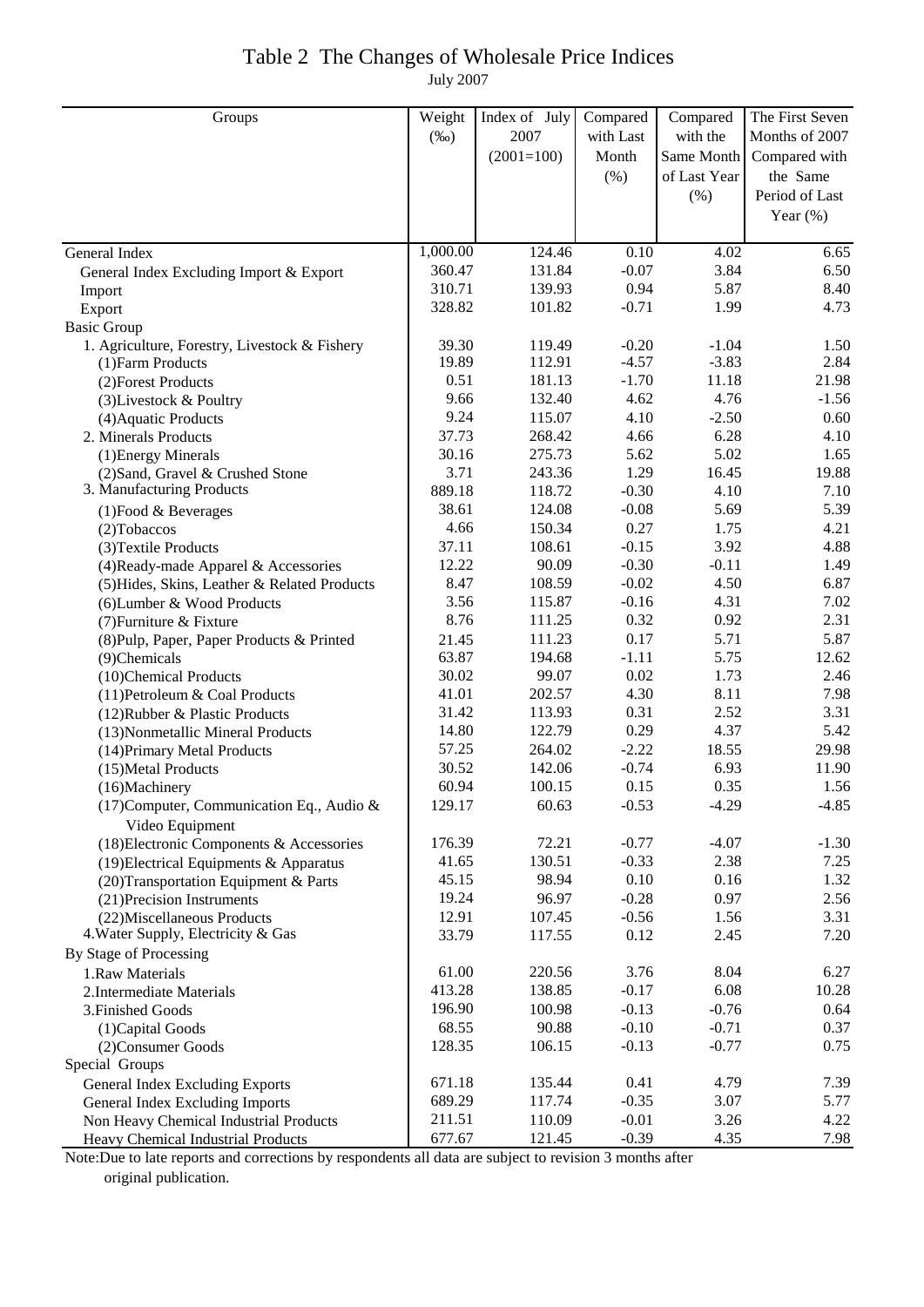# Table 3 The Changes of Import Price Indices

July 2007

|                                                   | Weight   | Index of     | Compared  | Compared  | The First            |
|---------------------------------------------------|----------|--------------|-----------|-----------|----------------------|
|                                                   | $(\%0)$  | July 2007    | with Last | with the  | Seven                |
|                                                   |          | $(2001=100)$ | Month     | Same      | Months of            |
|                                                   |          |              | (% )      | Month of  | 2007                 |
| Groups                                            |          |              |           | Last Year | Compared<br>with the |
|                                                   |          |              |           | (% )      | Same Period          |
|                                                   |          |              |           |           | of Last Year         |
|                                                   |          |              |           |           | (% )                 |
| Basic Group (on N.T.D. Basis)                     |          |              |           |           |                      |
| General Index                                     | 1,000.00 | 139.93       | 0.94      | 5.87      | 8.40                 |
| 1. Animal, Vegetable Products & Prepared<br>Foods | 47.60    | 154.22       | 0.51      | 20.90     | 23.23                |
| 2. Mineral Products                               | 134.52   | 262.44       | 5.02      | 5.54      | 2.96                 |
| 3. Textiles & Textile Articles                    | 23.09    | 110.73       | $-0.17$   | 4.55      | 6.18                 |
| 4. Wood, Paper, Pulp & Articles Thereof           | 25.78    | 132.13       | $-0.26$   | 9.48      | 13.47                |
| 5. Chemicals, Plastics, Rubber & Articles Thereof | 133.44   | 147.99       | $-0.94$   | 3.29      | 9.81                 |
| 6. Primary Metals & Articles Thereof              | 76.14    | 294.15       | $-0.31$   | 22.31     | 33.89                |
| 7. Machinery, Optical & Precision Instruments     | 166.08   | 94.86        | $-0.04$   | $-1.06$   | 0.75                 |
| 8. Electronic Machinery                           | 355.47   | 75.44        | $-0.71$   | $-2.28$   | 0.14                 |
| 9. Transportation Equipment & Parts               | 20.86    | 97.41        | 1.06      | 0.79      | 1.45                 |
| 10. Miscellaneous Products                        | 17.02    | 112.26       | $-0.15$   | 7.55      | 8.01                 |
| Basic Group (on U.S.D. Basis)                     |          |              |           |           |                      |
| General Index                                     | 1,000.00 | 144.11       | 1.40      | 5.32      | 6.18                 |
| 1. Animal, Vegetable Products & Prepared<br>Foods | 47.60    | 158.93       | 0.98      | 20.28     | 20.70                |
| 2. Mineral Products                               | 134.52   | 270.19       | 5.50      | 4.99      | 0.81                 |
| 3. Textiles & Textile Articles                    | 23.09    | 114.03       | 0.28      | 4.02      | 4.01                 |
| 4. Wood, Paper, Pulp & Articles Thereof           | 25.78    | 136.06       | 0.19      | 8.92      | 11.14                |
| 5. Chemicals, Plastics, Rubber & Articles Thereof | 133.44   | 152.35       | $-0.50$   | 2.74      | 7.56                 |
| 6. Primary Metals & Articles Thereof              | 76.14    | 302.89       | 0.15      | 21.68     | 31.15                |
| 7. Machinery, Optical & Precision Instruments     | 166.08   | 97.69        | 0.41      | $-1.57$   | $-1.34$              |
| 8. Electronic Machinery                           | 355.47   | 77.68        | $-0.26$   | $-2.78$   | $-1.92$              |
| 9. Transportation Equipment & Parts               | 20.86    | 100.33       | 1.51      | 0.26      | $-0.64$              |
| 10. Miscellaneous Products                        | 17.02    | 115.63       | 0.29      | 7.00      | 5.78                 |

Note:Due to late reports and corrections by respondents all data are subject to revision 3 months after original publication.